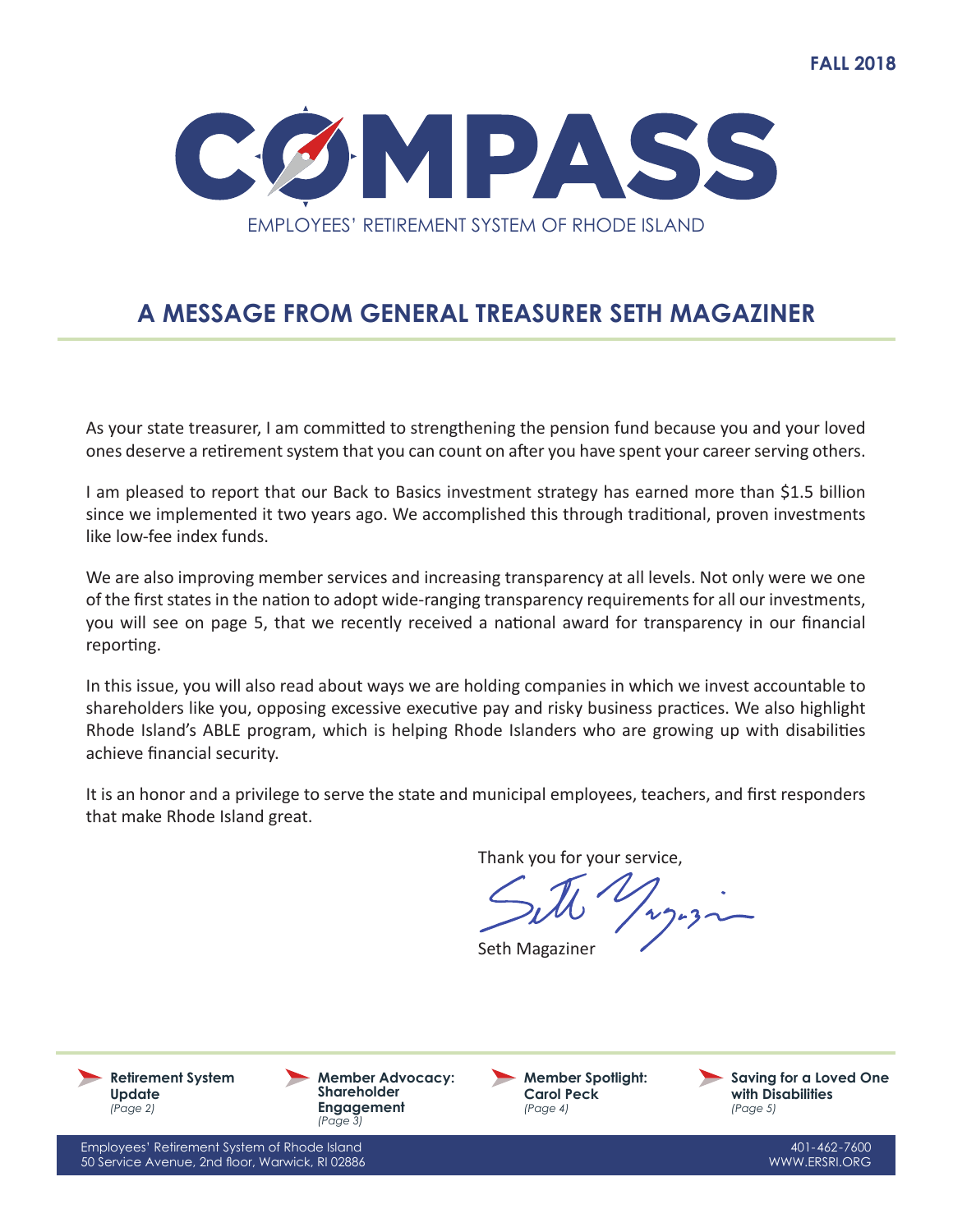## **RETIREMENT SYSTEM UPDATE**

#### Rhode Island Pension Fund Continues to Deliver Strong Returns in August

The pension fund earned \$79 million during the month of August, bringing the total investment earnings of the pension fund under our Back to Basics investment plan to more than \$1.5 billion. This is an important milestone in our ongoing efforts to return the pension fund to healthy status so that all members will have a secure and predictable retirement.

Over the past year, the portfolio also outperformed its benchmarks, returning 8.0 percent, while the plan's investment benchmark earned 7.8 percent. A traditional investment portfolio with 60 percent stock and 40 percent bonds (60/40 split) would have earned 6.4 percent during the same period.

Treasurer Magaziner's Back to Basics investment strategy was adopted in September 2016 and included moving more than half a billion dollars from high-fee hedge funds in favor of more traditional strategies.

Investment information, including performance, fees and expenses, cash-flows, and funded status are available online at the Treasurer's Transparency Portal at: investments.treasury.ri.gov

All performance is net of fees and expenses.  $\triangleleft$ 



#### Investment Performance as of 8/31/2018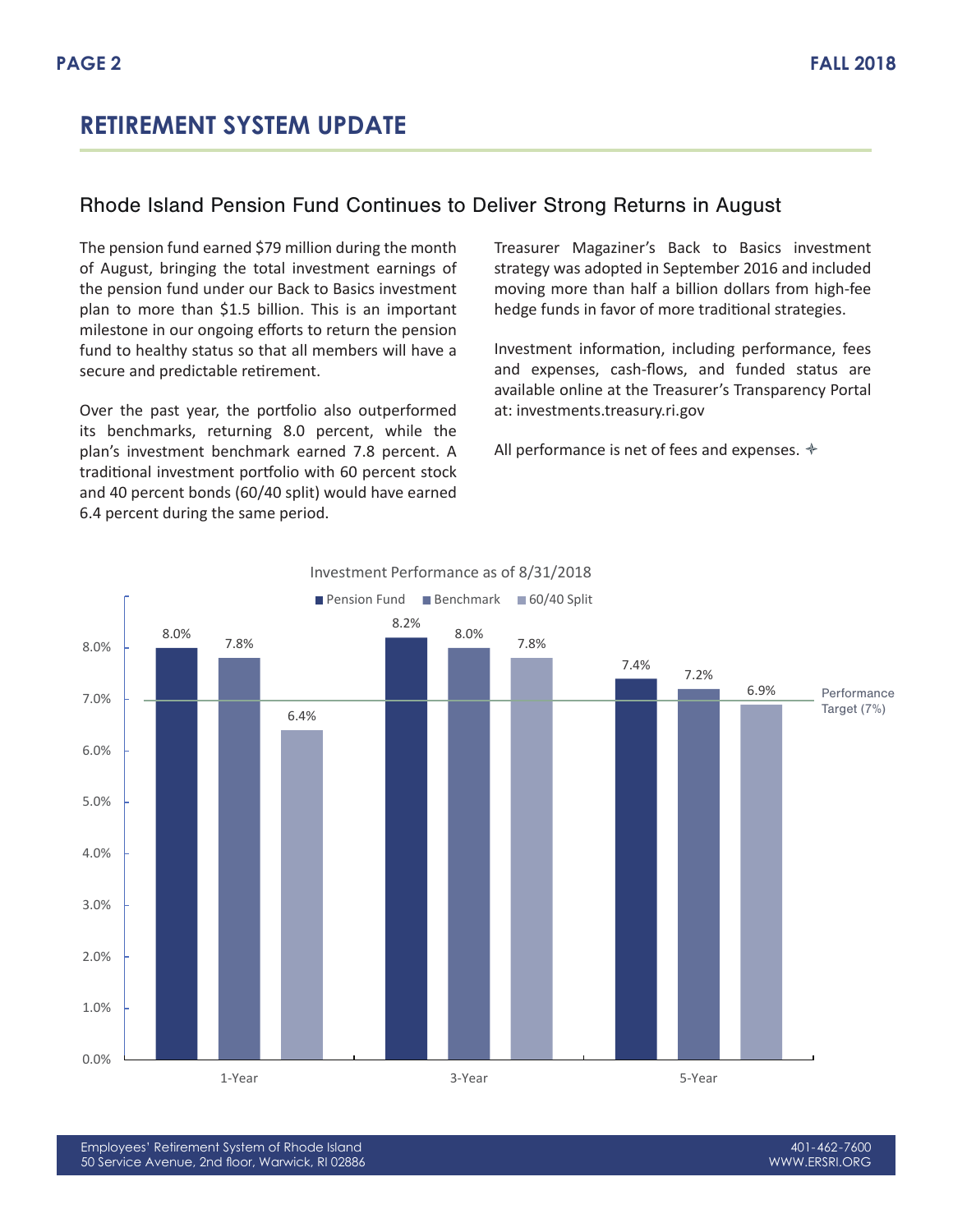## **MEMBER ADVOCACY**

#### Treasurer Magaziner is working to strengthen corporate accountability

Every Rhode Islander deserves to retire with dignity and financial security, especially those who spend their careers in public service. In the Treasurer's office, we expect companies in which we invest to engage in responsible business practices that protect members of the pension fund from financial risk.

Each year, publicly-traded companies seek votes from shareholders on items including electing board members, executive pay packages, as well as proposals from shareholders on environmental, social and governance issues. As a multi-billion-dollar investor in the U.S. and Global stock markets, Rhode Island's pension fund holds shares in thousands of companies.



## **Available Now : 2018 Shareholder Report**

Treasurer Magaziner's 2018 Shareholder Engagement Review, along with information on proxy voting can be found online at:

treasury.ri.gov/shareholderengagement

Shareholder engagement allows us to advocate for our members and hold corporations accountable. In 2018, the State took actions to strengthen corporate accountability at hundreds of publicly traded companies in which the pension fund invests, including:

- Filing a shareholder proposal at Navient Corp, the nation's largest student loan servicer, pushing for stronger measures to address the student loan crisis, and winning the support of nearly half of Navient shareholders.
- Opposing executive compensation proposals at dozens of companies including IBM, Aflac and American Express where the pay packages for topexecutives were not justified by the performance delivered to shareholders.
- Leading and participating in successful shareholder engagements that secured agreements from energy companies ExxonMobil, ConocoPhillips, and Devon Energy to publicly disclose information on the use of shareholder money to fund lobbying and climate denial activities.
- Opposing the election of board directors at more than 200 companies that failed to ensure adequate racial or gender diversity on their corporate boards. A growing body of research shows that, in aggregate, companies with strong diversity at the top deliver stronger returns for shareholders.
- Joining a large coalition of investors seeking stronger disclosures about a data breach at credit reporting company Equifax, which allowed 145 million American's confidential information to be breached in 2017.  $*$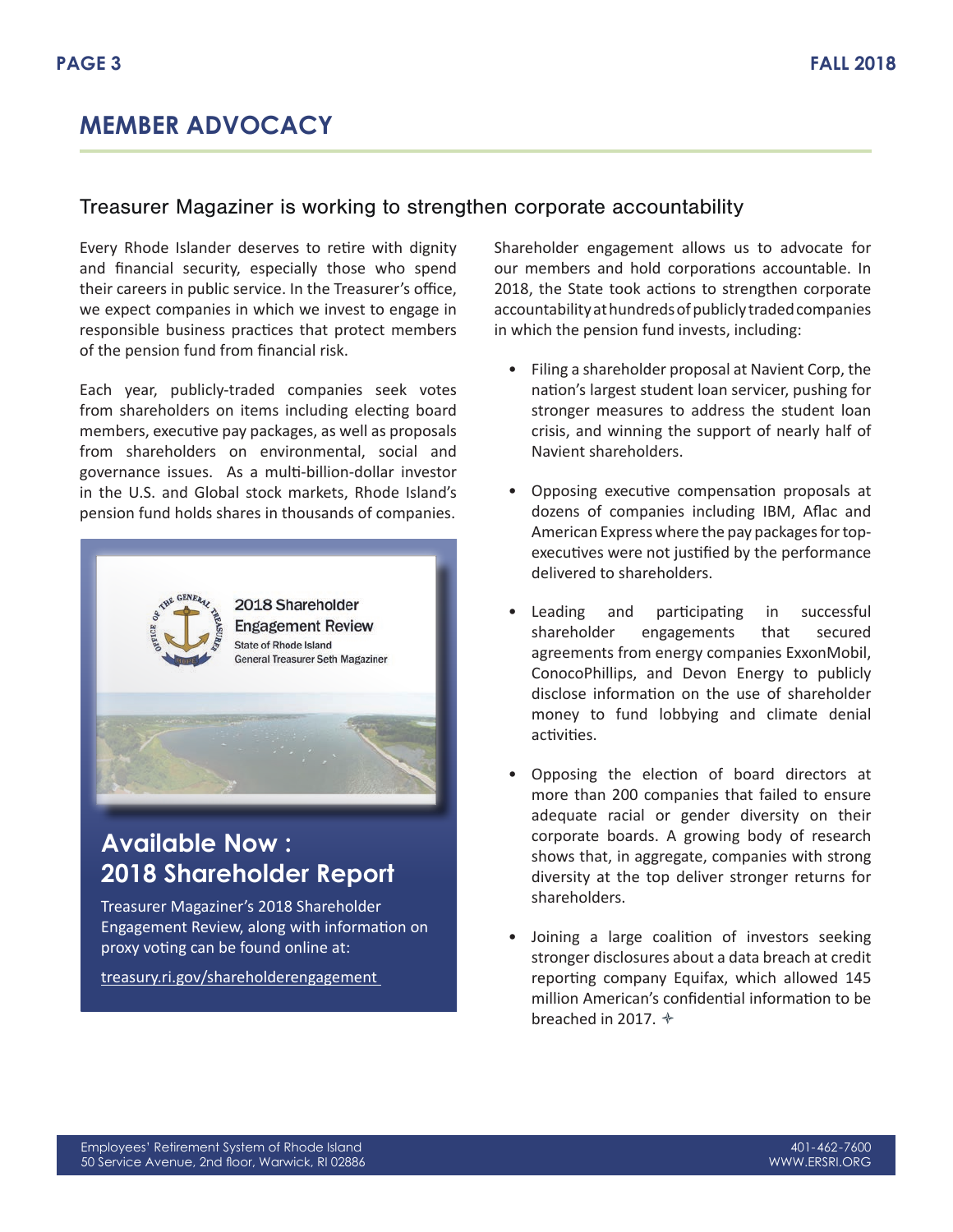#### Meet: Carol Peck, Administrative Assistant at Rhode Island College

"I have been blessed to be a member of the Rhode Island College community for nearly 20 years," said Carol Peck, who recently transitioned from her position in the School of Nursing to the Athletics Department.

"The focus on life-long learning keeps me engaged."

Carol began her career at Rhode Island College (RIC) as a "float", filling in for staff who were out of the office for extended periods. "In the first six months, I had the opportunity to work in both human resources and admissions and I learned so much, so quickly," Carol added.

When she joined the Alumni Affairs office Carol learned that for many students, the friends that they made at RIC were friends for life. She fondly recalls how close the members of the Class of 1940 remained, over a



role in the tremendous growth; our faculty, students and graduates should all be proud of the positive impact that this program has had in our communities."

> This is a time of transition and positive movement forward for Carol and her family.

Having raised three "wonderful" children, she is excited about her new impending role as grandmother. In the next six months, two of her children will be having children of their own. Carol is currently taking a "grandparent" class at Women and Infants Hospital and is now interacting with nurses who graduated from RIC's nursing school.

"There are always opportunities to learn. I'm taking these classes and getting re-certified in basic

first aid and CPR. I want to be the best 'me' I can be."

Carol also recently joined the Athletics Department at RIC. In her first three months as an administrative assistant, she has been impressed with the focus on student achievement, both as athletes and as students. This is important to Carol, as she not only works at RIC, she is a student at the college, as well.

Having been recognized with awards from both the RIC Alumni Association, and her peers at the college, she has no plans to change her approach to life.

"I love to learn. Anything I can bring into my life, whether to be a better parent, grandparent, employee, or student, I want to do," Carol concluded.  $\triangleleft$ 

half-century later. "It was a smaller class, obviously, but these alumnae got together each month, and sent each other birthday cards and Christmas cards," said Carol. "They were close when they were students and they were proud of their shared connection and experience at RIC."

After seven years, Carol made the transition to the School of Nursing at RIC, which was then just a "department". The size of the nursing program, which has earned a reputation for educating highly-qualified graduates, grew tremendously in the dozen years that Carol was there.

"Once we became a 'School' of nursing and offered a Masters program, I was the administrative assistant to the Dean," Carol said. "I am grateful to have played a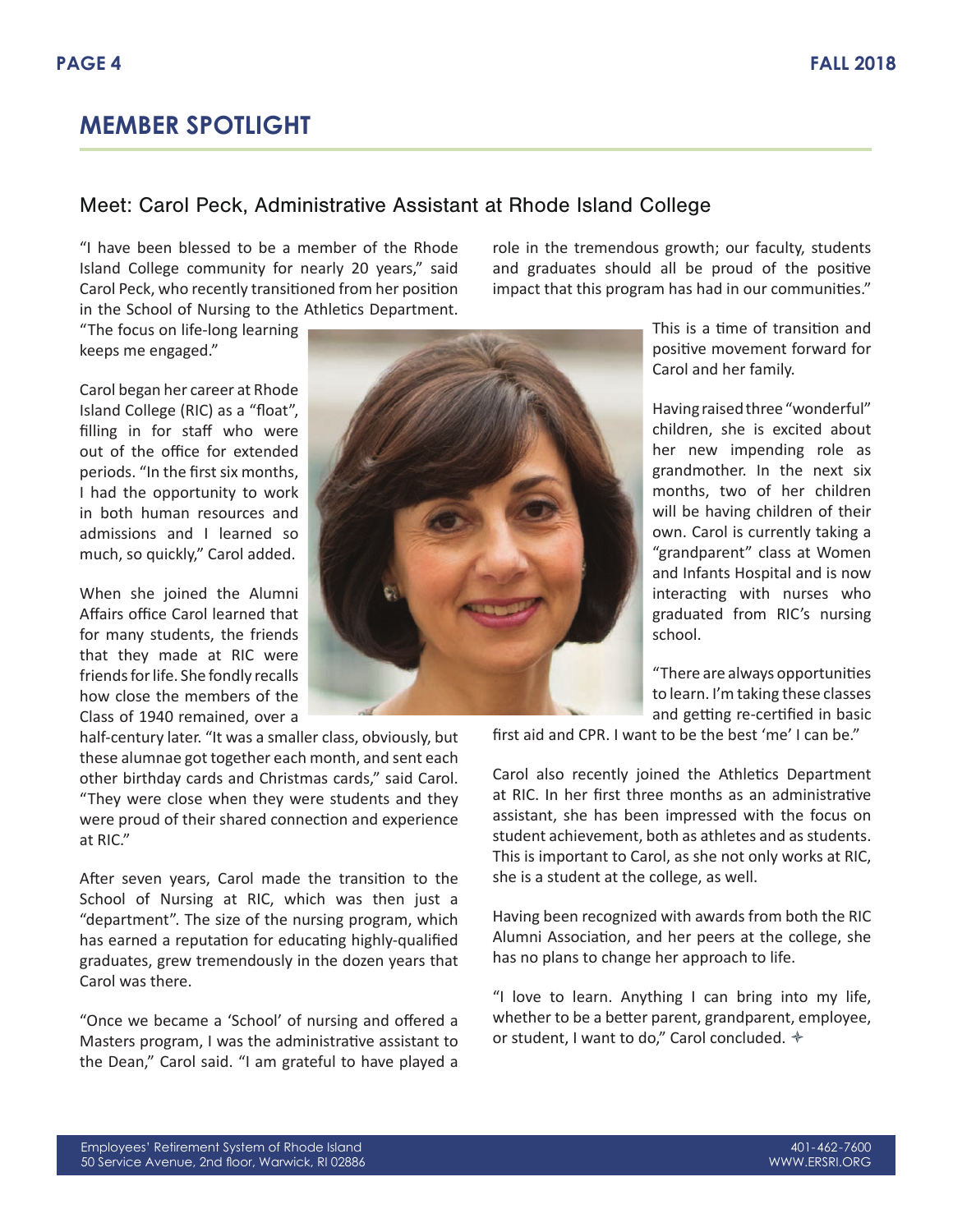## **MEMBER NEWS**

#### Saving for a Loved One with a Disability Pension System receives national

Young people with disabilities and their families in the Ocean State can now access low-cost banking and investment products that will allow them to save money without triggering a freeze in federal benefits when those savings are used to pay for disability related expenses.

In 2015, Treasurer Magaziner worked with the General Assembly to pass legislation establishing the Rhode Island ABLE program, which allows young people with disabilities and their families to save up to \$15,000 in a tax-advantaged account for disability-related expenses each year and offers everyday banking options like debit cards and checkbooks to help Rhode Islanders with disabilities develop their financial independence.

Previously, to qualify for federal assistance programs, people living with disabilities could have a maximum of \$2,000 in assets – which had the effect of keeping this vulnerable population poor.

Importantly, up to \$100,000 can be saved in an ABLE without impacting an individual's ability to access federal disability benefits, such as supplemental security income or Medicaid.

The money saved in an ABLE account can be used to pay for education; health and wellness, housing, transportation, and assistive technology.  $\triangle$ 

# recognition for financial reporting

The Government Finance Officers Association (GFOA) has awarded Rhode Island's pension system with a "Certificate of Achievement for Excellence in Financial Reporting", its highest form of recognition in governmental accounting and financial reporting, for its 2017 Comprehensive Annual Financial Report.

Rhode Island's 2017 Comprehensive Annual Financial Report (CAFR), which was published in December 2017, was judged by an impartial panel which found that the report demonstrated a "spirit of full disclosure" to clearly communicate financial information, as well as an overall status report on the operations of the retirement system.

In the letter informing Treasurer Magaziner of the award, GFOA wrote "We hope that your example will encourage other government officials in their efforts to achieve and maintain an appropriate standard of excellence in financial reporting".

The pension system's 2017 Report can be downloaded at www.treasury.ri.gov/CAFR



## RI.SaveWithAble.com

The Treasurer's Office is looking to partner with caregivers, teachers, and any other members of the pension system who work with disabled Rhode Islanders to spread the work about this program. Individuals living with a disability and their family or guardians can learn more online by visiting: ri.savewithable.com